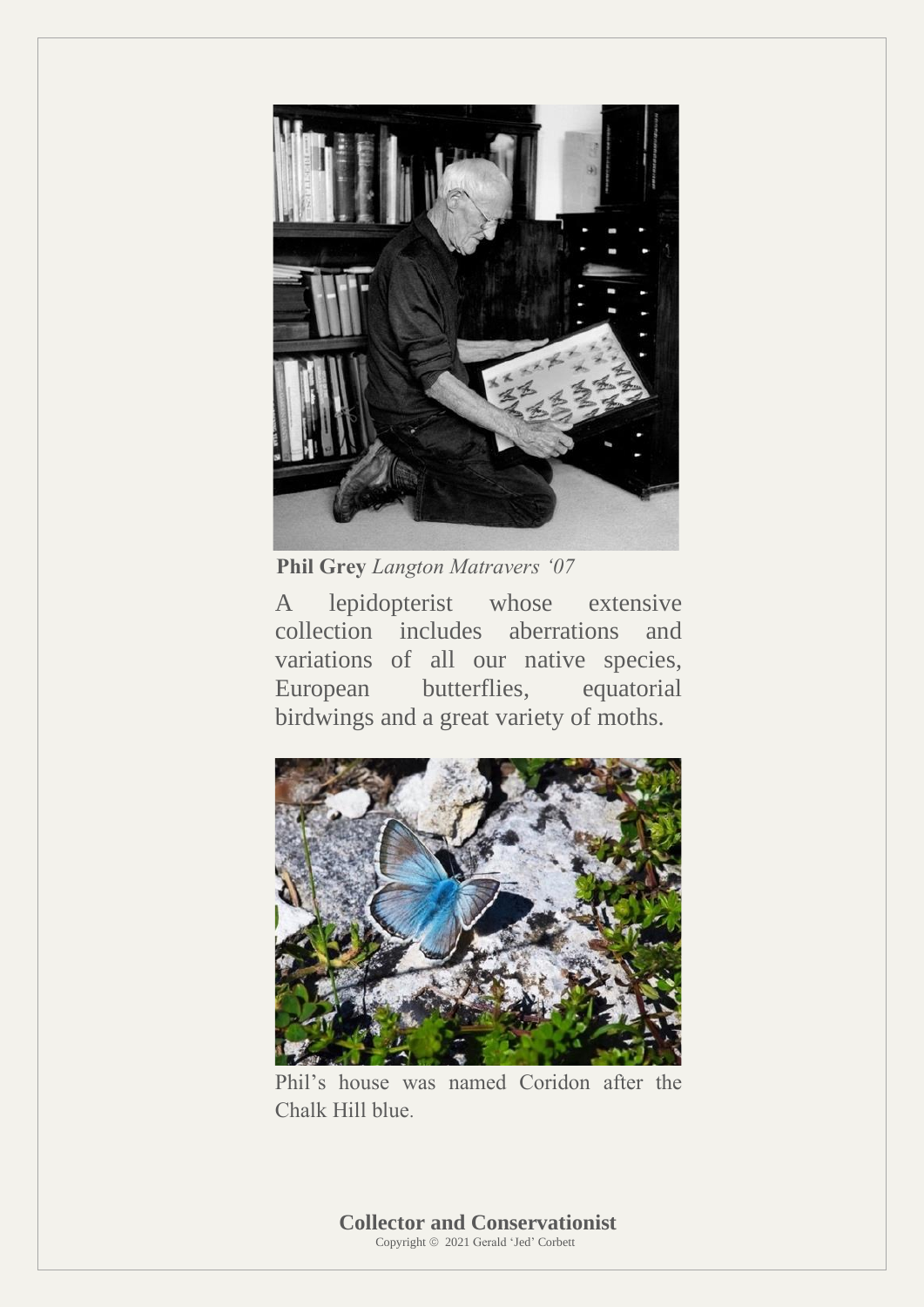

Phil Grey's sunburst display of British butterflies.

His great passion was the conservation of wildlife in general. A founder member of the Dorset Branch of **Butterfly Conservation** Phil led twice-yearly walks on Ballard Down and there are said to be over 7000 records of his on the database since 1949.

Collecting became popular in the early 17<sup>th</sup> century and private collections of more recent times form the much larger collections that can be seen in our museums today.

 $\mathcal{L}=\mathcal{L}^{\mathcal{L}}$  , where  $\mathcal{L}^{\mathcal{L}}$ 

In the late  $18<sup>th</sup>$  century there were several Aurelian societies*. Aurelians*, butterfly collectors later became known as Lepidopterists.

 There are 18,000 species of butterflies worldwide, 482 can be found in Europe and just 61 of those breed in the British Isles.